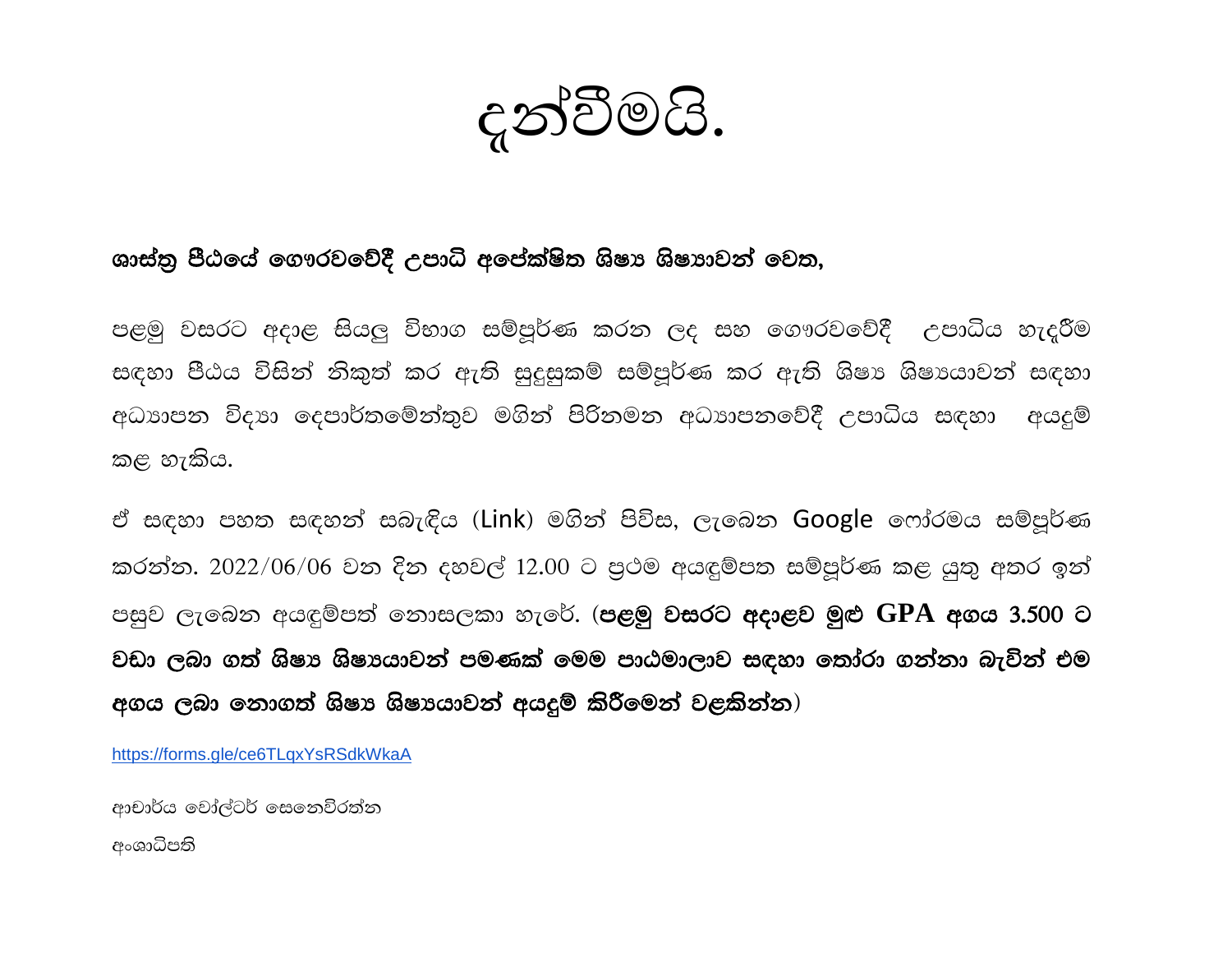## **Notice.**

The students who successfully completed the first year examination can apply for the Bachelor of Education (Hons) degree conducted by the Department of Education.

Use the following link to fill the Google form.

Applications should be sent on or before 06.06.2022, 12.00 noon.

(**The student who obtained G.P.A above 3.500 only can submit your application**)

<https://forms.gle/ce6TLqxYsRSdkWkaA>

Dr.Walter senevirathna

Head/Education